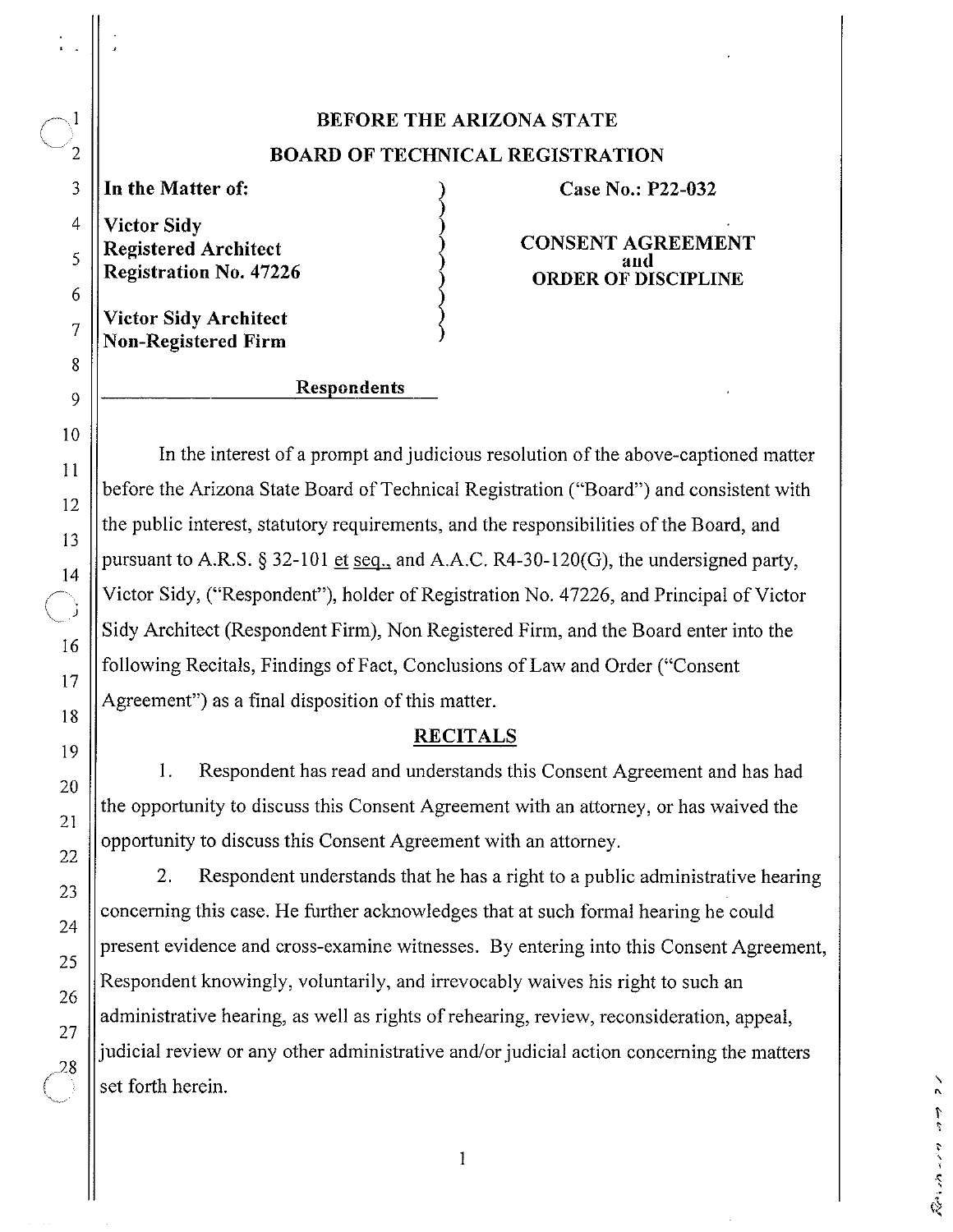$\begin{array}{c} 1 \ 3 \ \end{array}$  Respondent affirmatively agrees that this Consent Agreement shall be  $\begin{array}{c} 2 \end{array}$  irrevocable.

3 4. Respondent understands that this Consent Agreement or any part of the 4 agreement may be considered in any future disciplinary action by the Board against him.

5 5. The Consent Agreement, any record prepared in this matter, all investigative  $6 \parallel$  materials prepared or received by the Board and all related exhibits and materials, are 7 || public records (as defined in A.R.S.  $\S$  [41-158.18\)](https://41-158.18) upon acceptance by the Board of this 8 Consent Agreement and may be retained in the Board's files pertaining to this matter.

9 | 6. Respondent understands this Consent Agreement deals with Board case 10 number P22-032 involving allegations that Respondent engaged in conduct that would 11 subject him to discipline under the Board's statutes and rules. The investigation into 12 these allegations against Respondent shall be concluded upon the Board's adoption of 13 this Consent Agreement.

14 7. Respondent understands that this Consent Agreement does not constitute a dismissal or resolution of any other matters currently pending before the Board, if any, 16 | and does not constitute any waiver, express or implied, of the Board's statutory authority  $17$  || or jurisdiction regarding any other pending or future investigation, action or proceeding.

18 || 8. Respondent also understands that acceptance of this Consent Agreement does 19 not preclude any other agency, subdivision, or officer of this State from instituting any 20  $\parallel$  other civil or criminal proceedings with respect to the conduct that is the subject of this 21 || Consent Agreement.

22 | 9. Respondent acknowledges and agrees that, upon signing this Consent 23 Agreement and returning this document to the Board's Executive Director, he may not 24  $\parallel$  revoke his acceptance of the Consent Agreement or make any modifications to the 25 document regardless of whether the Consent Agreement has been signed on behalf of the 26 Secondary 26 Secondary modification to this original document is ineffective and void unless  $27$  || mutually agreed by the parties in writing.

2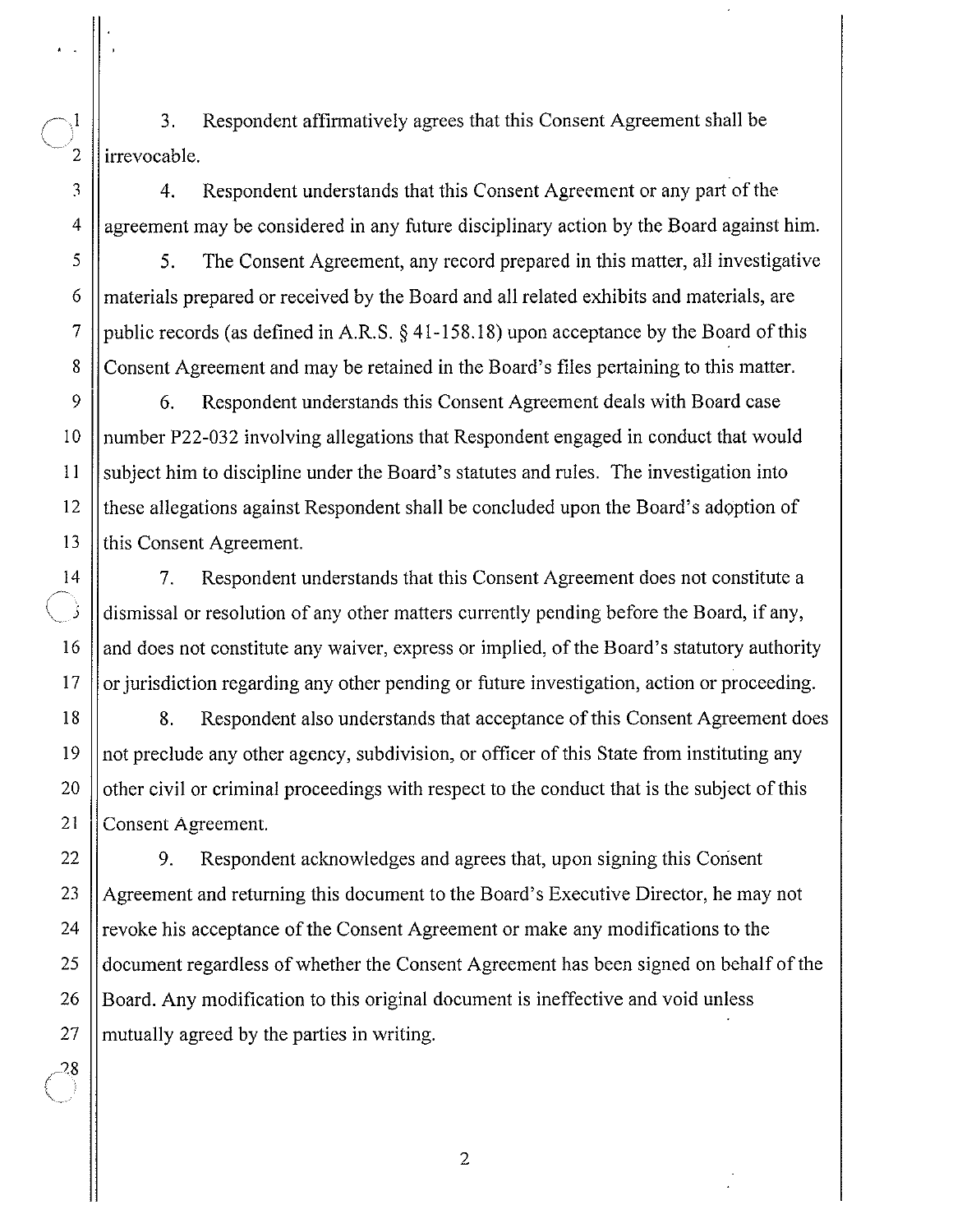1 | 10. This Consent Agreement is subject to the approval of the Board and is effective only when accepted by the Board and signed on behalf of the Board. If the  $\frac{3}{18}$  ||Board does not accept this Consent Agreement, the Board retains its authority to hold a 4 | formal administrative hearing pursuant to A.R.S.  $\S$  32-128(E). In the event that the  $5 \parallel$  Board does not approve this Consent Agreement, it is withdrawn and shall be of no  $6 \parallel$  evidentiary value and shall not be relied upon nor introduced in any action by any party, 7 | except that the parties agree that should the Board reject this Consent Agreement and this 8 case proceeds to hearing, Respondent shall assert no claim that the Board was prejudiced 9 by its review and discussion of this document or any records relating thereto.

10 11. Ifa court of competent jurisdiction rules that any part of this Consent 11 Agreement is void or otherwise unenforceable, the remainder ofthe Consent Agreement 12 || shall remain in full force and effect.

13 12. Respondent understands that any violation of this Consent Agreement may 14 || result in disciplinary action, including suspension or revocation of the registration under A.R.S. § 32-150.

16 13. Respondent agrees that the Board will adopt the following Findings of Fact, 17 Conclusions of Law and Order.

## 18 **FINDINGS OF FACT**

19 I. The Board is the duly constituted authority for the regulation and control of 20  $\parallel$  the practice of Architecture in the state of Arizona.

21 | 2. Respondent is the holder of Arizona Architect Registration No. 47226.

22 | 3. Respondent Firm (Victor Sidy Architect) is not registered with the Board as  $23$  || an Architectural Firm.

24 | 4. Respondent Firm was registered with the Arizona Corporation Commission  $25$  || in 2015, but there is no indication from Board records that the firm was ever registered  $26$  || with the Board.

27 | S. On December 6, 2021, Respondent Firm became registered with the Board 28  $\parallel$  and assigned registration No. 23670.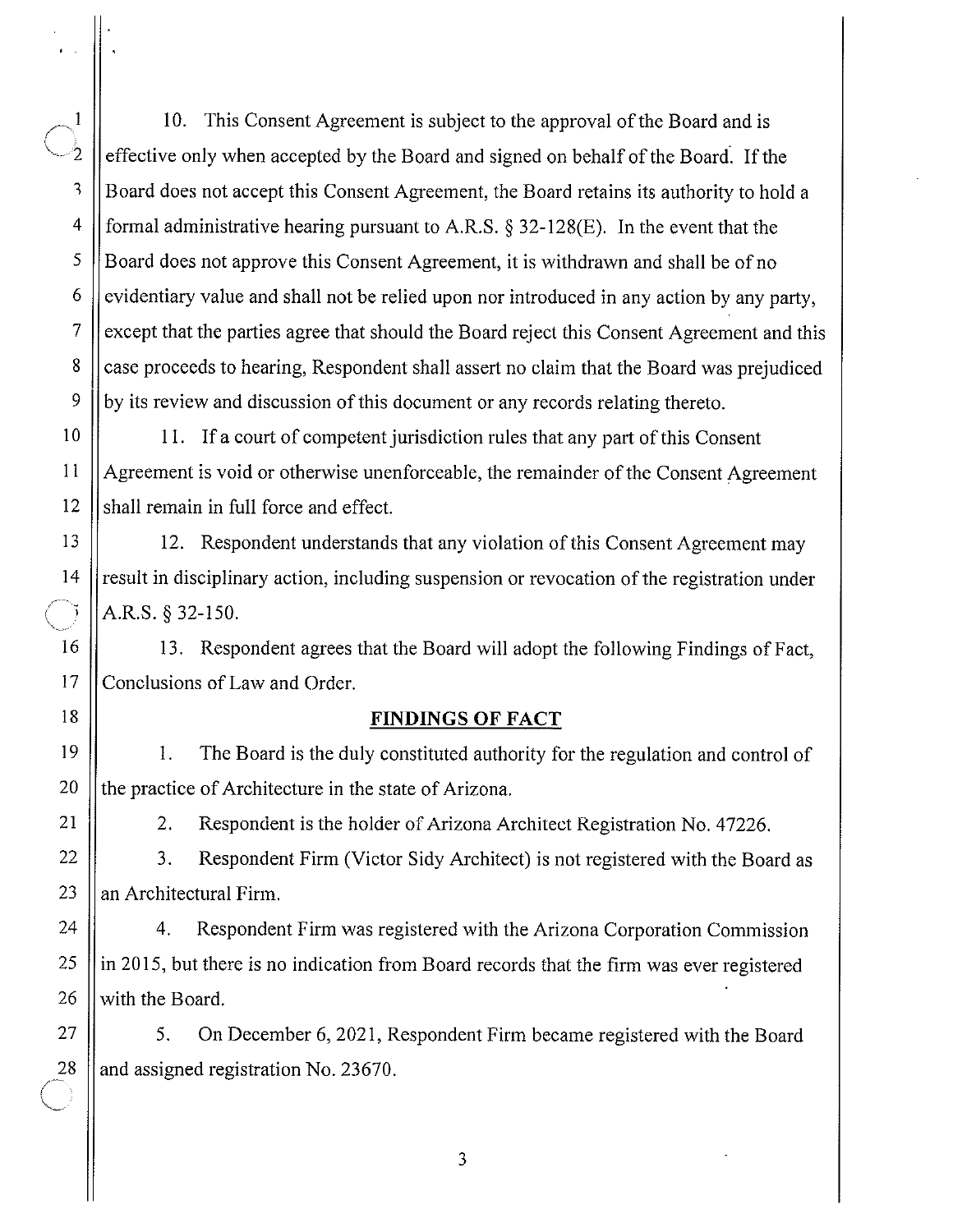#### **CONCLUSIONS OF LAW**

I. The Board has jurisdiction in this matter pursuant to A.R. S. § 32-101, et seq, including A.R.S. § 32-106.02(A).

2. The conduct alleged in the Findings of Fact, constitutes grounds for discipline pursuant to A.R.S.  $\S 32-121$ , A.R.S. 32-141 and A.R.S. 32-128(C) as it relates to A.A.C. R4-30-301(4), in that Respondent Respondent and Respondent Firm engaged in the practice of Architecture without firm registration with the Board.

### **ORDER**

Based on the foregoing Findings of Fact and Conclusions of Law, the Board issues the following Order:

1. LETTER OF REPRIMAND. Respondent is hereby issued a Letter of Reprimand.

2. ADMINISTRATIVE PENALTY. Within Sixty (60) days from the effective date of this Consent Agreement, Respondent shall pay an administrative penalty of Five Hundred Dollars (\$500.00) to the Board by cashier's check or money order made payable to the Arizona State Board of Technical Registration, according to the provisions of A.R.S. § 32-106.02(A).

3. COST OF INVESTIGATION. Within Sixty (60) days from the effective date of this Consent Agreement, Respondent shall pay the cost of investigation of this case to the Board in the amount of Two Hundred Dollars (\$200.00) by certified check or money order made payable to the State of Arizona Board of Technical Registration, according to the provisions of A.R.S.  $\S$  32-128(H).

4. OBEY ALL LAWS. Respondent shall obey all federal, state and local laws, related to the practice of Architecture in the State of Arizona. The Board shall consider any violation of this paragraph to be a separate violation of the statutes governing the Arizona Board of Technical Registration.

5. RENEWAL OF REGISTRATION. Respondent and Respondent Firm shall timely renew their Arizona registration as an Architect and an Architectural Firm, and

 $\sim^1$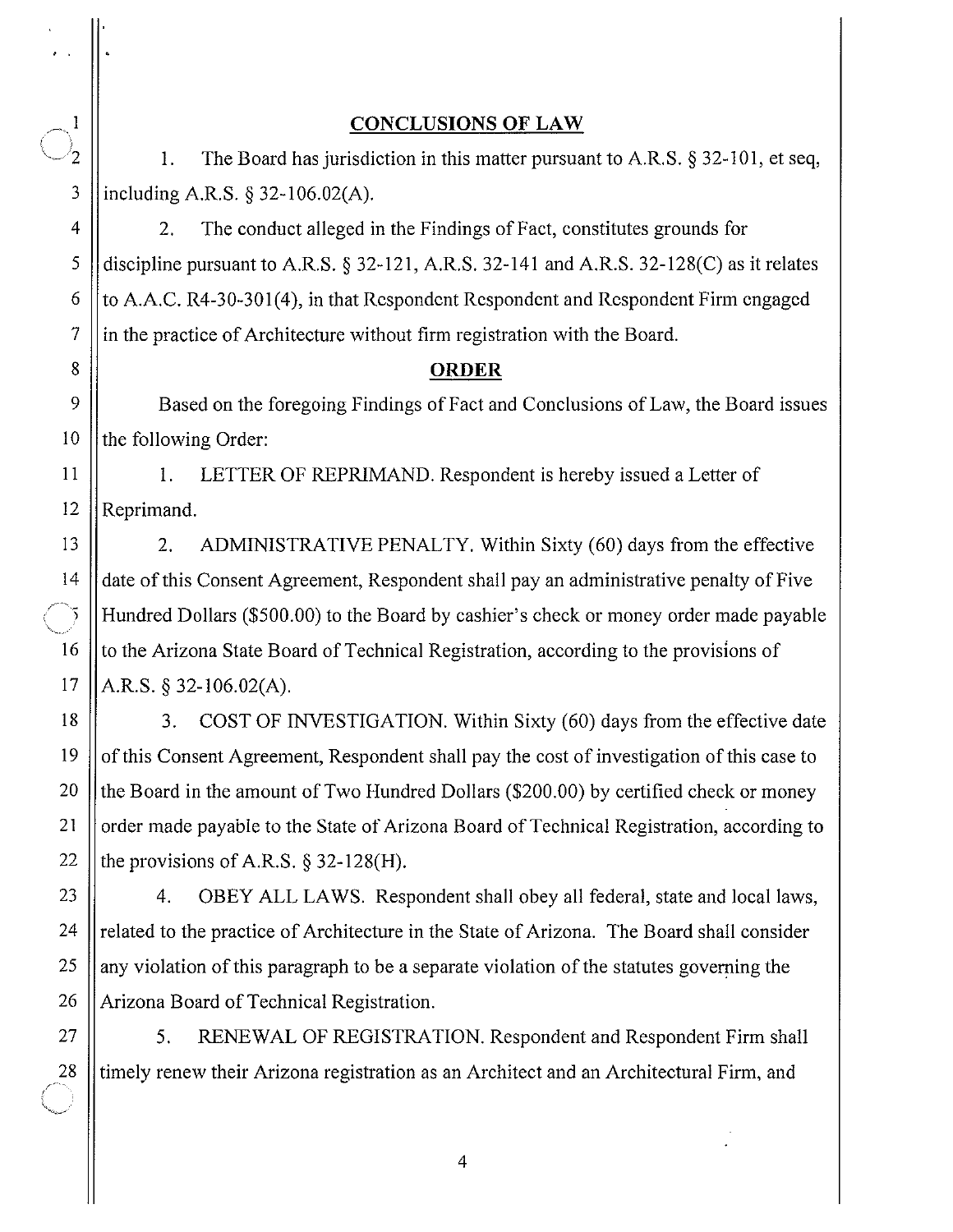timely pay all required registration fees.

3

 $\overline{4}$ 

5

6

 $\overline{7}$ 

8

9

10

11

12

13

14

 $\overline{5}$ 

16

17

18

19

20

21

22

23

24

25

26

27

28

EFFECTIVE DATE. The effective date of this Consent Agreement is the 6. date the Respondent and Board sign the Consent Agreement. If the dates are different, the effective date is the later of the two dates.

COSTS OF COMPLIANCE. Respondent shall pay all costs associated with 7. complying with this Consent Agreement.

NONCOMPLIANCE. If Respondent violates this Order in any way or fails 8. to fulfill the requirements of this Order, the Board may seek a Petition for Injunction in accordance with the provisions set forth in A.R.S.  $\S$  32-106.01.

ACCEPTED and ORDERED this  $\mathbb{Z}$  day of 2022.  $\frac{d}{d}$ 

Jack Gilmore, L.A., Chairman Arizona State Board of **Technical Registration** 

Consent Agreement and Order, No. P22-032 accepted this 22<sup>"</sup>day of  $2022$ DECEMBER  $2021$ 

Victor Sidy, on behalf of himself and Victor Sidy Architect, Respondents

**ORIGINAL** filed this  $2\sqrt{a}$  day of

 $\alpha$ nvary, 2022, with:

Arizona State Board of Technical Registration 1110 W. Washington, Suite 240<br>Phoenix, AZ 85007

**COPY** of the foregoing mailed via Certified Mail  $4600086$ ahd $60$  $No. 921489019434$ 

5